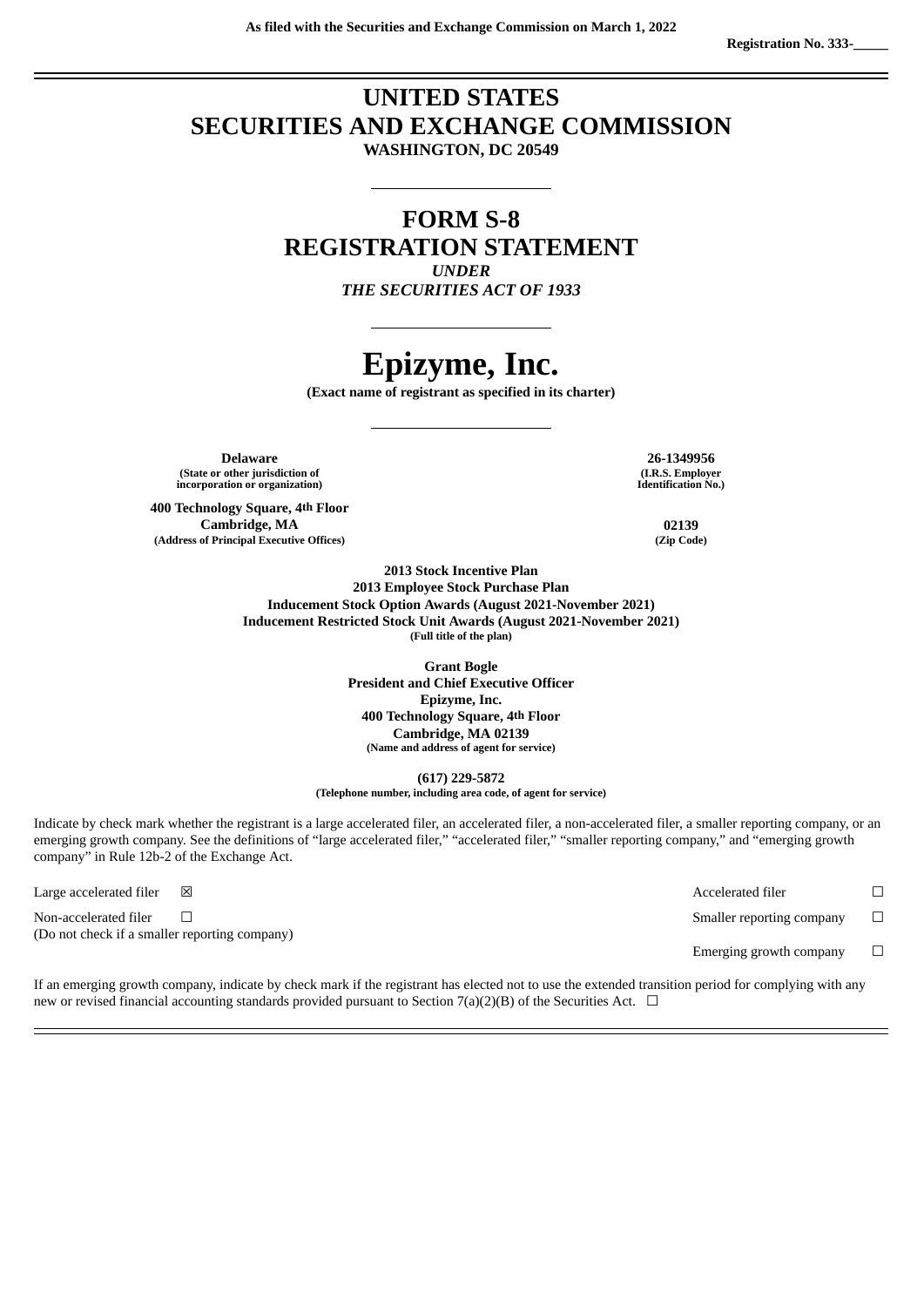#### **EXPLANATORY NOTE**

This Registration Statement on Form S-8 is filed to register the offer and sale of (i) an additional 2,500,000 shares of the Registrant's common stock, \$0.0001 par value per share ("Common Stock"), to be issued under the Registrant's 2013 Stock Incentive Plan (the "2013 Stock Incentive Plan"), (ii) an additional 233,333 shares of Common Stock, to be issued under the Registrant's 2013 Employee Stock Purchase Plan (the "2013 Employee Stock Purchase Plan") and (iii) 248,366 shares of Common Stock issuable upon exercise of stock options and 106,955 shares of Common Stock issuable upon vesting of restricted stock units granted to employees of the Registrant as an inducement material to entry into employment with the Registrant, in accordance with Nasdaq Listing Rule 5635(c)(4). Pursuant to General Instruction E to Form S-8, and only with respect to the Common Stock being registered under the 2013 Stock Incentive Plan and the 2013 Employee Stock Purchase Plan, this Registration Statement incorporates by reference the contents of the registration statement on Form S-8, File No. 333-189629, filed by the Registrant on June 27, [2013,](http://www.sec.gov/Archives/edgar/data/1571498/000119312513274275/d560647ds8.htm) relating to the Registrant's 2008 Stock Incentive Plan, 2013 Stock Incentive Plan and 2013 Employee Stock Purchase Plan; the registration statement on Form S-8, File No. 333-194205, filed by the Registrant on [February](http://www.sec.gov/Archives/edgar/data/1571498/000119312514073720/d684604ds8.htm) 28, 2014, relating to the Registrant's 2013 Stock Incentive Plan and 2013 Employee Stock Purchase Plan; the registration statement on Form S-8, File No. 333-202681, filed by the Registrant on [March](http://www.sec.gov/Archives/edgar/data/1571498/000119312515088465/d889613ds8.htm) 12, 2015, relating to the Registrant's 2013 Stock Incentive Plan; the registration statement on Form S-8, File No. 333-210028, filed by the Registrant on [March](http://www.sec.gov/Archives/edgar/data/1571498/000119312516497520/d143466ds8.htm) 9, 2016, relating to the Registrant's 2013 Stock Incentive Plan; the registration statement on Form S-8, File No. 333-216638, filed by the Registrant on [March](http://www.sec.gov/Archives/edgar/data/1571498/000119312517079471/d281997ds8.htm) 13, 2017, relating to the Registrant's 2013 Stock Incentive Plan; the registration statement on Form S-8, File No. [333-223612,](http://www.sec.gov/Archives/edgar/data/1571498/000119312518079895/d548179ds8.htm) filed by the Registrant on March 13, 2018, relating to the Registrant's 2013 Stock Incentive Plan; the registration statement on Form S-8, File No. 333-229878, filed by the Registrant on [February](http://www.sec.gov/Archives/edgar/data/1571498/000119312519051933/d650414ds8.htm) 26, 2019, relating to the Registrant's 2013 Stock Incentive Plan; the registration statement on Form S-8, File No. 333-236707, filed by the Registrant on [February](http://www.sec.gov/Archives/edgar/data/1571498/000119312520052854/d887374ds8.htm) 27, 2020, relating to the Registrant's 2013 Stock Incentive Plan and 2013 Employee Stock Purchase Plan; and the registration statement on Form S-8, File No. 333-253383, filed by the Registrant on [February](http://www.sec.gov/Archives/edgar/data/1571498/000119312521051480/d96543ds8.htm) 23, 2021, relating to the Registrant's 2013 Stock Incentive Plan and 2013 Employee Stock Purchase Plan; in each case except (x) to the extent superseded hereby and (y) for Item 8, Exhibits, with respect to which the Exhibit Index immediately preceding the exhibits attached hereto is incorporated herein by reference.

#### **PART I**

#### **INFORMATION REQUIRED IN THE SECTION 10(a) PROSPECTUS**

#### **Item 1. Plan Information.**

The information required by Item 1 is included in documents sent or given to participants in the plans covered by this registration statement pursuant to Rule 428(b)(1) of the Securities Act of 1933, as amended (the "Securities Act").

#### $-2-$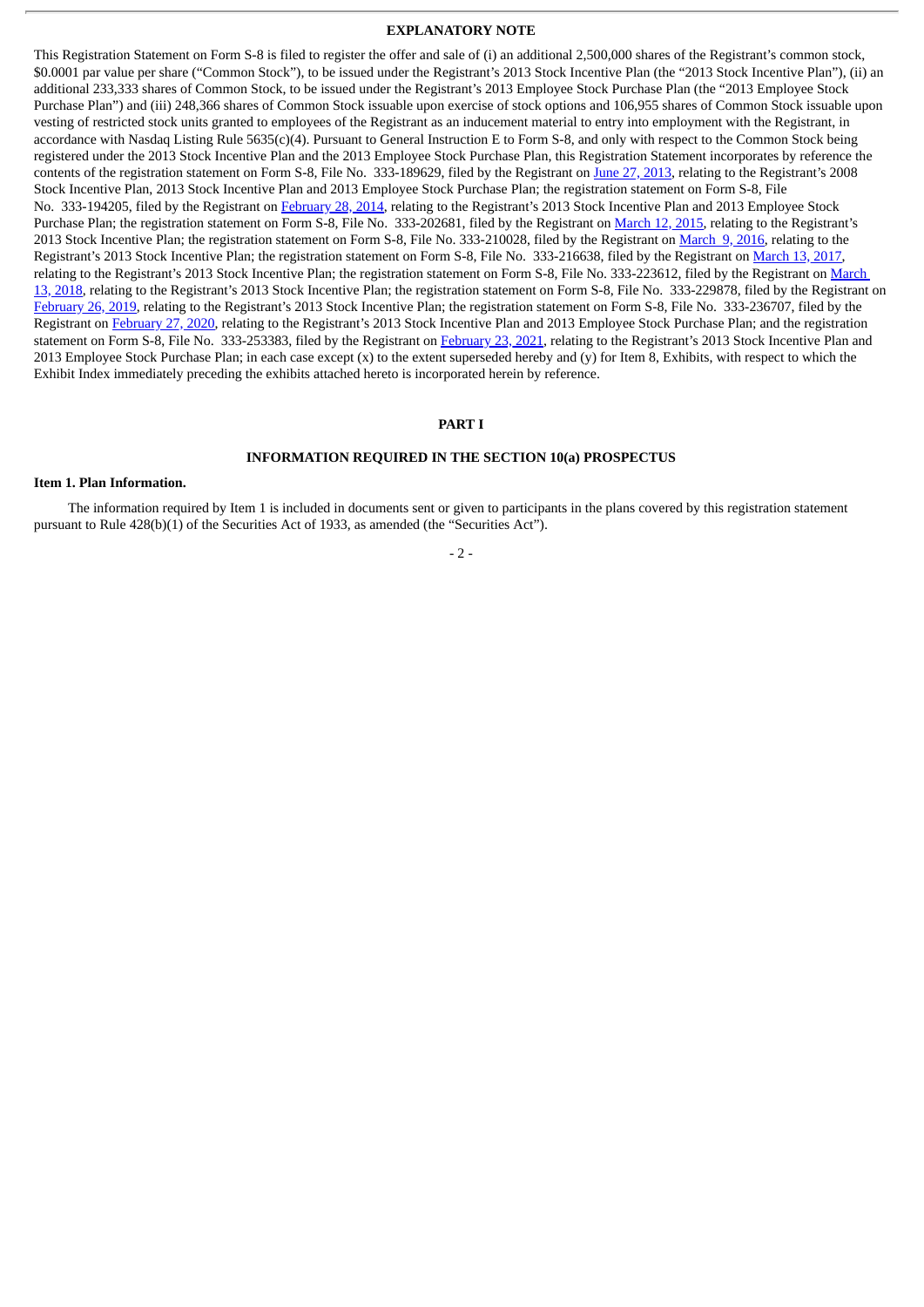#### **Item 2. Registrant Information and Employee Plan Annual Information.**

The written statement required by Item 2 is included in documents sent or given to participants in the plans covered by this registration statement pursuant to Rule 428(b)(1) of the Securities Act.

#### **PART II**

#### **INFORMATION REQUIRED IN THE REGISTRATION STATEMENT**

#### **Item 3. Incorporation of Documents by Reference.**

The Registrant is subject to the informational and reporting requirements of Sections 13(a), 14 and 15(d) of the Securities Exchange Act of 1934, as amended (the "Exchange Act"), and in accordance therewith files reports, proxy statements and other information with the Securities and Exchange Commission (the "Commission"). The following documents, which are on file with the Commission, are incorporated in this registration statement by reference:

(a) The Registrant's latest annual report filed pursuant to Section 13(a) or 15(d) of the Exchange Act or the latest prospectus filed pursuant to Rule 424(b) under the Securities Act that contains audited financial statements for the Registrant's latest fiscal year for which such statements have been filed.

(b) All other reports filed pursuant to Section 13(a) or 15(d) of the Exchange Act since the end of the fiscal year covered by the document referred to in (a) above.

(c) The description of the securities contained in the Registrant's registration statement on Form 8-A filed under the Exchange Act, including any amendment or report filed for the purpose of updating such description.

All documents subsequently filed by the Registrant pursuant to Sections 13(a), 13(c), 14 and 15(d) of the Exchange Act, prior to the filing of a post-effective amendment which indicates that all securities offered hereby have been sold or which deregisters all securities then remaining unsold, shall be deemed to be incorporated by reference in this registration statement and to be part hereof from the date of the filing of such documents. Any statement contained in a document incorporated or deemed to be incorporated by reference herein shall be deemed to be modified or superseded for the purposes of this registration statement to the extent that a statement contained herein or in any other subsequently filed document which also is or is deemed to be incorporated by reference herein modifies or supersedes such statement. Any statement so modified or superseded shall not be deemed, except as so modified or superseded, to constitute a part of this registration statement.

#### **Item 4. Description of Securities.**

Not applicable.

#### **Item 5. Interests of Named Experts and Counsel.**

Wilmer Cutler Pickering Hale and Dorr LLP has opined as to the legality of the securities being offered by this registration statement.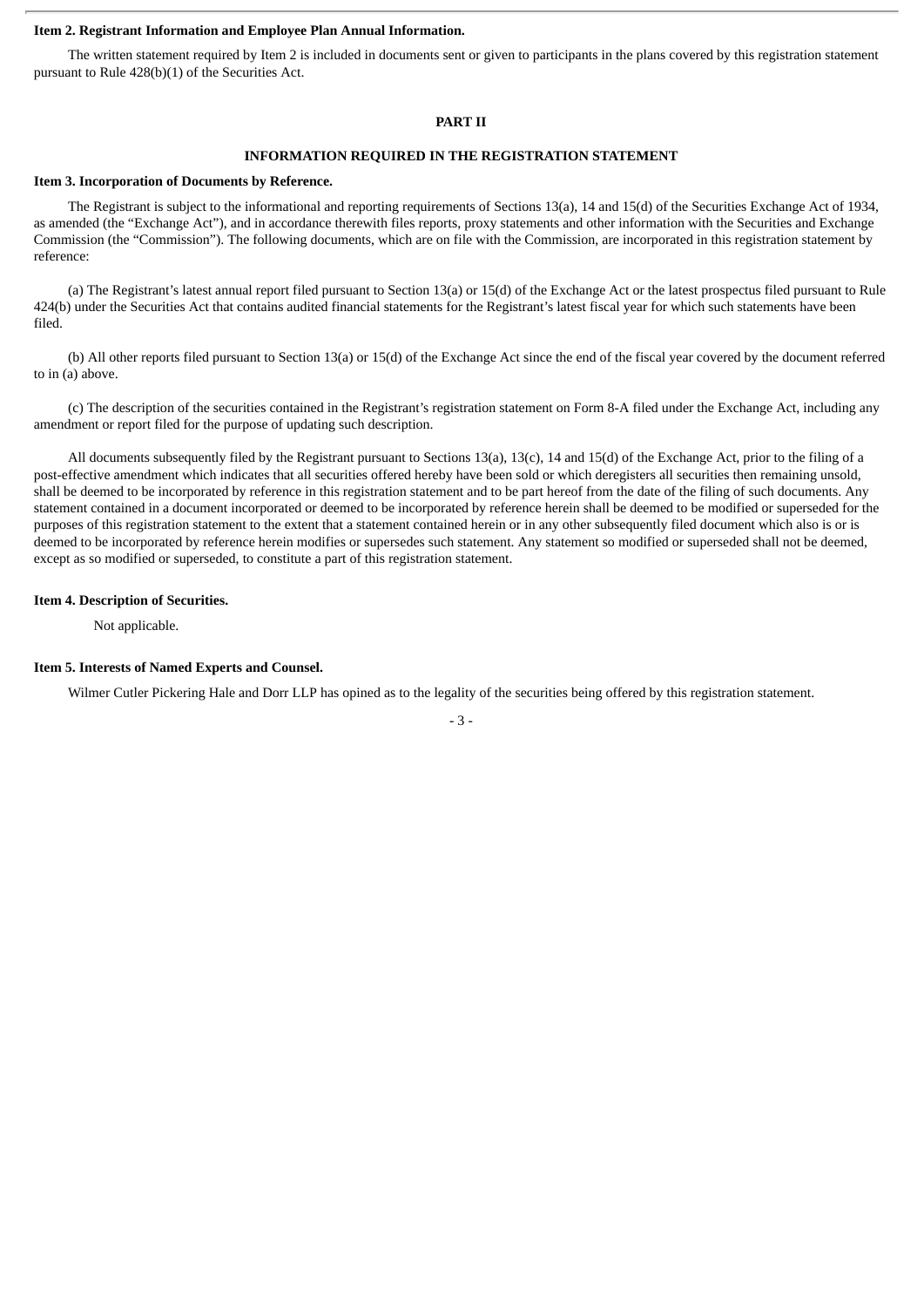#### **Item 6. Indemnification of Directors and Officers.**

Section 102 of the Delaware General Corporation Law permits a corporation to eliminate the personal liability of its directors or its stockholders for monetary damages for a breach of fiduciary duty as a director, except where the director breached his or her duty of loyalty, failed to act in good faith, engaged in intentional misconduct or knowingly violated a law, authorized the payment of a dividend or approved a stock repurchase in violation of Delaware corporate law or obtained an improper personal benefit. The registrant's certificate of incorporation provides that no director shall be personally liable to the registrant or its stockholders for monetary damages for any breach of fiduciary duty as a director, notwithstanding any provision of law imposing such liability, except to the extent that the Delaware General Corporation Law prohibits the elimination or limitation of liability of directors for breaches of fiduciary duty.

Section 145 of the Delaware General Corporation Law provides that a corporation has the power to indemnify a director, officer, employee or agent of the corporation and certain other persons serving at the request of the corporation in related capacities against expenses (including attorneys' fees), judgments, fines and amounts paid in settlements actually and reasonably incurred by the person in connection with an action, suit or proceeding to which he or she is or is threatened to be made a party by reason of such position, if such person acted in good faith and in a manner he or she reasonably believed to be in or not opposed to the best interests of the corporation, and, in any criminal action or proceeding, had no reasonable cause to believe his or her conduct was unlawful, except that, in the case of actions brought by or in the right of the corporation, no indemnification shall be made with respect to any claim, issue or matter as to which such person shall have been adjudged to be liable to the corporation unless and only to the extent that the Court of Chancery or other adjudicating court determines that, despite the adjudication of liability but in view of all of the circumstances of the case, such person is fairly and reasonably entitled to indemnification for such expenses which the Court of Chancery or such other court shall deem proper.

The registrant's certificate of incorporation provides that it will indemnify each person who was or is a party or threatened to be made a party to any threatened, pending or completed action, suit or proceeding whether civil, criminal, administrative or investigative (other than an action by or in the right of the registrant) by reason of the fact that he or she is or was, or has agreed to become, a director or officer of the registrant, or is or was serving, or has agreed to serve, at the registrant's request as a director, officer, partner, employee or trustee of, or in a similar capacity with, another corporation, partnership, joint venture, trust or other enterprise (all such persons being referred to as an "Indemnitee"), or by reason of any action alleged to have been taken or omitted in such capacity, against all expenses (including attorneys' fees), judgments, fines and amounts paid in settlement actually and reasonably incurred in connection with such action, suit or proceeding and any appeal therefrom, if such Indemnitee acted in good faith and in a manner he or she reasonably believed to be in, or not opposed to, the registrant's best interests, and, with respect to any criminal action or proceeding, he or she had no reasonable cause to believe his or her conduct was unlawful.

The registrant's certificate of incorporation also provides that it will indemnify any Indemnitee who was or is a party to an action or suit by or in the right of the registrant to procure a judgment in the registrant's favor by reason of the fact that the Indemnitee is or was, or has agreed to become, a director or officer of the registrant, or is or was serving, or has agreed to serve, at the registrant's request as a director, officer, partner, employee or trustee or, or in a similar capacity with, another corporation, partnership, joint venture, trust or other enterprise, or by reason of any action alleged to have been taken or omitted in such capacity, against all expenses (including attorneys' fees) and, to the extent permitted by law, amounts paid in settlement actually and reasonably incurred in connection with such action, suit or proceeding, and any appeal therefrom, if the Indemnitee acted in good faith and in a manner he or she

- 4 -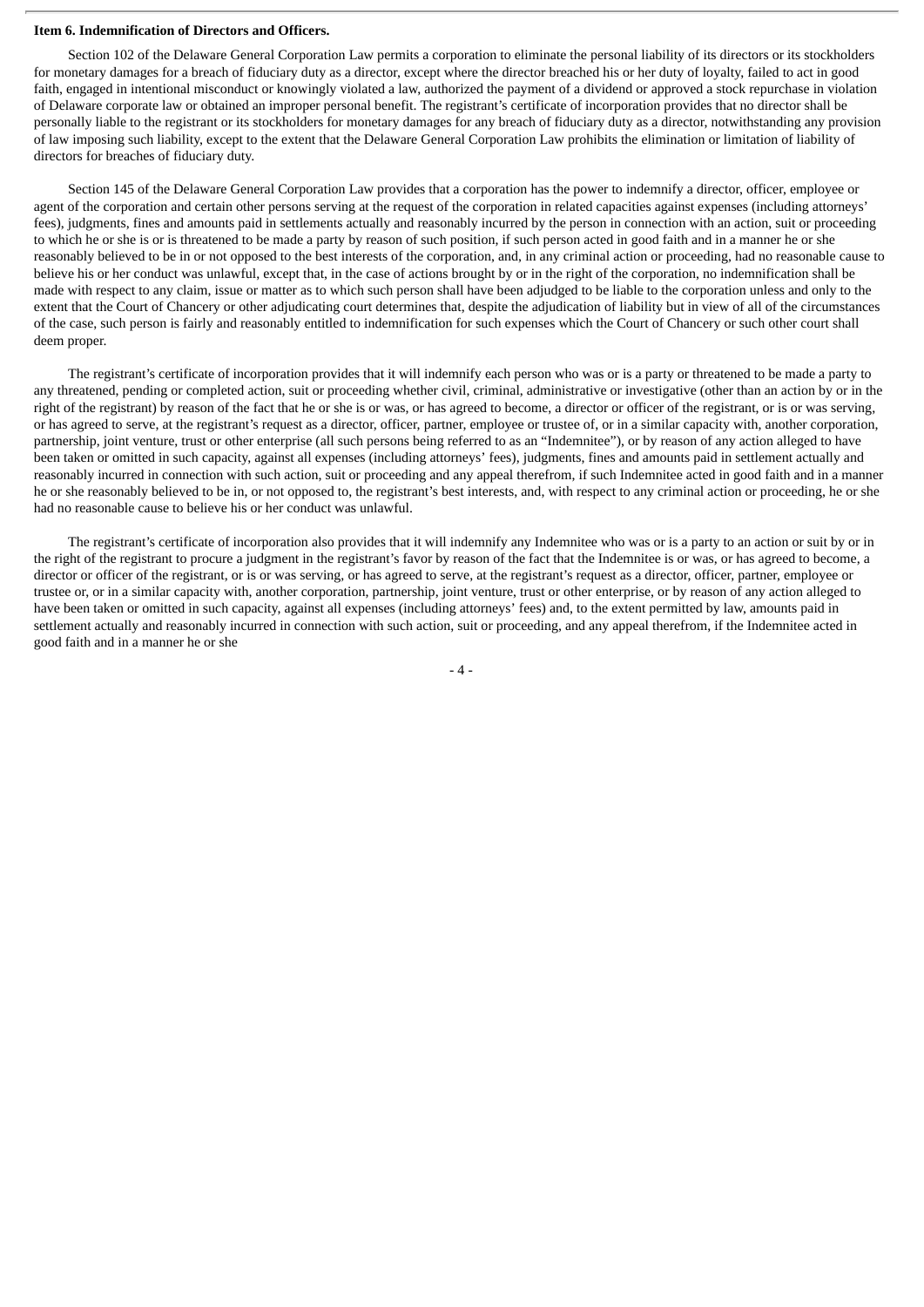reasonably believed to be in, or not opposed to, the registrant's best interests, except that no indemnification shall be made with respect to any claim, issue or matter as to which such person shall have been adjudged to be liable to the registrant, unless a court determines that, despite such adjudication but in view of all of the circumstances, he or she is entitled to indemnification of such expenses. Notwithstanding the foregoing, to the extent that any Indemnitee has been successful, on the merits or otherwise, he or she will be indemnified by the registrant against all expenses (including attorneys' fees) actually and reasonably incurred by him or her or on his or her behalf in connection therewith. If the registrant does not assume the defense, expenses must be advanced to an Indemnitee under certain circumstances.

The registrant has entered into indemnification agreements with its directors and executive officers. In general, these agreements provide that the registrant will indemnify the director or executive officer to the fullest extent permitted by law for claims arising in his or her capacity as a director or officer of the registrant or in connection with their service at the registrant's request for another corporation or entity. The indemnification agreements also provide for procedures that will apply in the event that a director or executive officer makes a claim for indemnification and establish certain presumptions that are favorable to the director or executive officer.

The registrant maintains a general liability insurance policy that covers certain liabilities of its directors and officers arising out of claims based on acts or omissions in their capacities as directors or officers.

#### **Item 7. Exemption from Registration Claimed.**

Not applicable.

#### **Item 8. Exhibits.**

| Number  | Description                                                                                                                                                                                                                                                                       |
|---------|-----------------------------------------------------------------------------------------------------------------------------------------------------------------------------------------------------------------------------------------------------------------------------------|
| 4.1     | Restated Certificate of Incorporation of the Registrant, as amended (Previously filed with the Securities and Exchange Commission as an<br>Exhibit to the Registrant's Quarterly Report on Form 10-Q (File No. 001-35945) on August 9, 2021 and incorporated herein by reference) |
| 4.2     | Amended and Restated By-Laws of the Registrant (Previously filed with the Securities and Exchange Commission as an Exhibit to the<br>Registrant's Registration Statement on Form S-1, as amended (File No. 333-187982) on April 26, 2013 and incorporated herein by<br>reference) |
| $5.1*$  | Opinion of Wilmer Cutler Pickering Hale and Dorr LLP, counsel to the Registrant                                                                                                                                                                                                   |
| $23.1*$ | Consent of Wilmer Cutler Pickering Hale and Dorr LLP (included in Exhibit 5.1)                                                                                                                                                                                                    |
| $23.2*$ | Consent of Ernst & Young LLP                                                                                                                                                                                                                                                      |
| $24.1*$ | Power of attorney (included on the signature pages of this registration statement)                                                                                                                                                                                                |

- 5 -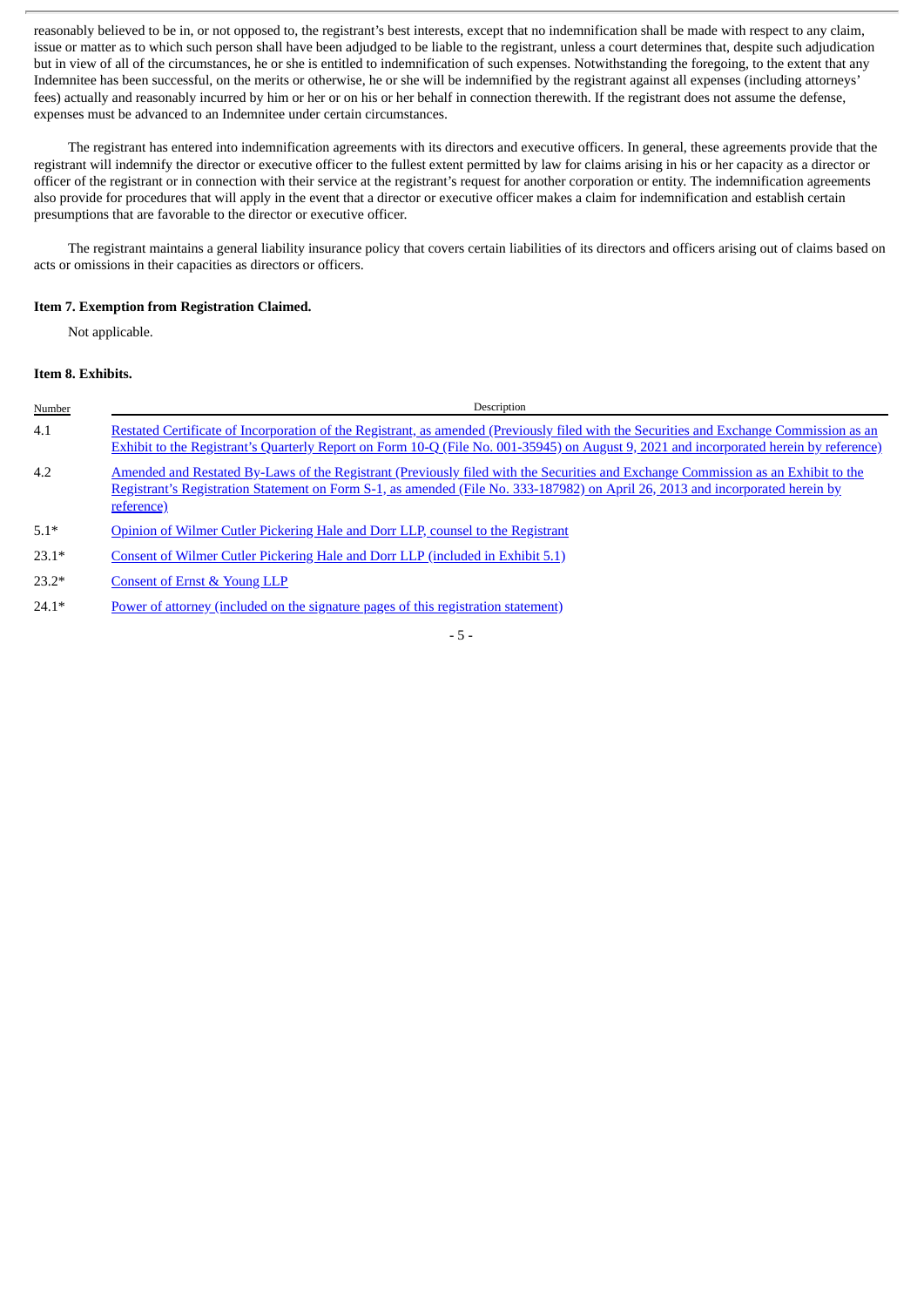- 99.1 2013 Stock Incentive Plan, as amended on March 24, 2020 (Previously filed with the Securities and Exchange [Commission](http://www.sec.gov/Archives/edgar/data/0001571498/000156459020020616/epzm-ex102_276.htm) as an Exhibit to the Registrant's Quarterly Report on Form 10-Q (File No. 001-35945) on May 4, 2020 and incorporated herein by reference)
- 99.2 2013 Employee Stock Purchase Plan (Previously filed with the Securities and Exchange Commission as an Exhibit to the Registrant's Registration Statement on Form S-1, as amended (File No. [333-187982\)](http://www.sec.gov/Archives/edgar/data/1571498/000119312513176470/d519847dex109.htm) on April 26, 2013 and incorporated herein by reference)
- 99.3 Form of Inducement Stock Option Agreement (Previously filed with the Securities and Exchange [Commission](http://www.sec.gov/Archives/edgar/data/0001571498/000095017021003566/epzm-ex10_1.htm) as an Exhibit to the Registrant's Quarterly Report on Form 10-Q (File No. 001-35945) on November 9, 2021 and incorporated herein by reference)
- 99.4 Form of Inducement Restricted Stock Unit Agreement (Previously filed with the Securities and Exchange [Commission](http://www.sec.gov/Archives/edgar/data/0001571498/000095017021003566/epzm-ex10_2.htm) as an Exhibit to the Registrant's Quarterly Report on Form 10-Q (File No. 001-35945) on November 9, 2021 and incorporated herein by reference)

```
107* Filing Fee Table Exhibit
```
\* Filed herewith

#### **Item 9. Undertaking.**

1. *Item 512(a) of Regulation S-K*. The undersigned registrant hereby undertakes:

(1) To file, during any period in which offers or sales are being made, a post-effective amendment to this registration statement:

(i) To include any prospectus required by Section  $10(a)(3)$  of the Securities Act;

(ii) To reflect in the prospectus any facts or events arising after the effective date of the registration statement (or the most recent post-effective amendment thereof) which, individually or in the aggregate, represent a fundamental change in the information set forth in the registration statement; and

(iii) To include any material information with respect to the plan of distribution not previously disclosed in the registration statement or any material change to such information in the registration statement;

*provided, however,* that paragraphs (i) and (ii) do not apply if the information required to be included in a post-effective amendment by those paragraphs is contained in reports filed with or furnished to the Commission by the registrant pursuant to Section 13 or Section 15(d) of the Exchange Act that are incorporated by reference in the registration statement.

(2) That, for the purpose of determining any liability under the Securities Act, each such post-effective amendment shall be deemed to be a new registration statement relating to the securities offered therein, and the offering of such securities at that time shall be deemed to be the initial bona fide offering thereof.

(3) To remove from registration by means of a post-effective amendment any of the securities being registered which remain unsold at the termination of the offering.

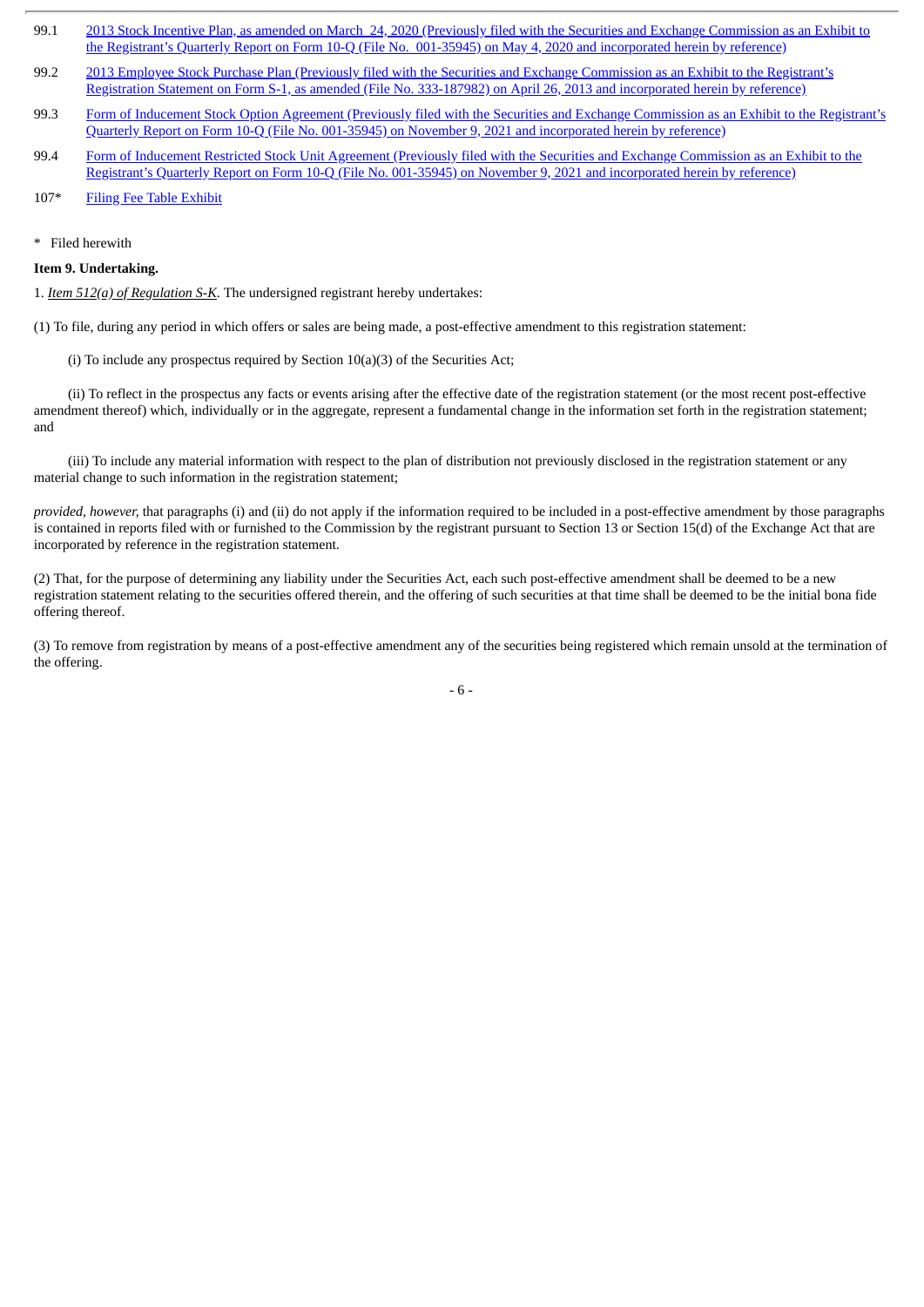2. *Item 512(b) of Regulation S-K*. The undersigned registrant hereby undertakes that, for purposes of determining any liability under the Securities Act, each filing of the registrant's annual report pursuant to Section 13(a) or Section 15(d) of the Exchange Act that is incorporated by reference in the registration statement shall be deemed to be a new registration statement relating to the securities offered therein, and the offering of such securities at that time shall be deemed to be the initial bona fide offering thereof.

3. *Item 512(h) of Regulation S-K*. Insofar as indemnification for liabilities arising under the Securities Act may be permitted to directors, officers and controlling persons of the registrant pursuant to the foregoing provisions, or otherwise, the registrant has been advised that in the opinion of the Securities and Exchange Commission such indemnification is against public policy as expressed in the Securities Act and is, therefore, unenforceable. In the event that a claim for indemnification against such liabilities (other than the payment by the registrant of expenses incurred or paid by a director, officer or controlling person of the registrant in the successful defense of any action, suit or proceeding) is asserted by such director, officer or controlling person in connection with the securities being registered, the registrant will, unless in the opinion of its counsel the matter has been settled by controlling precedent, submit to a court of appropriate jurisdiction the question whether such indemnification by it is against public policy as expressed in the Securities Act and will be governed by the final adjudication of such issue.

- 7 -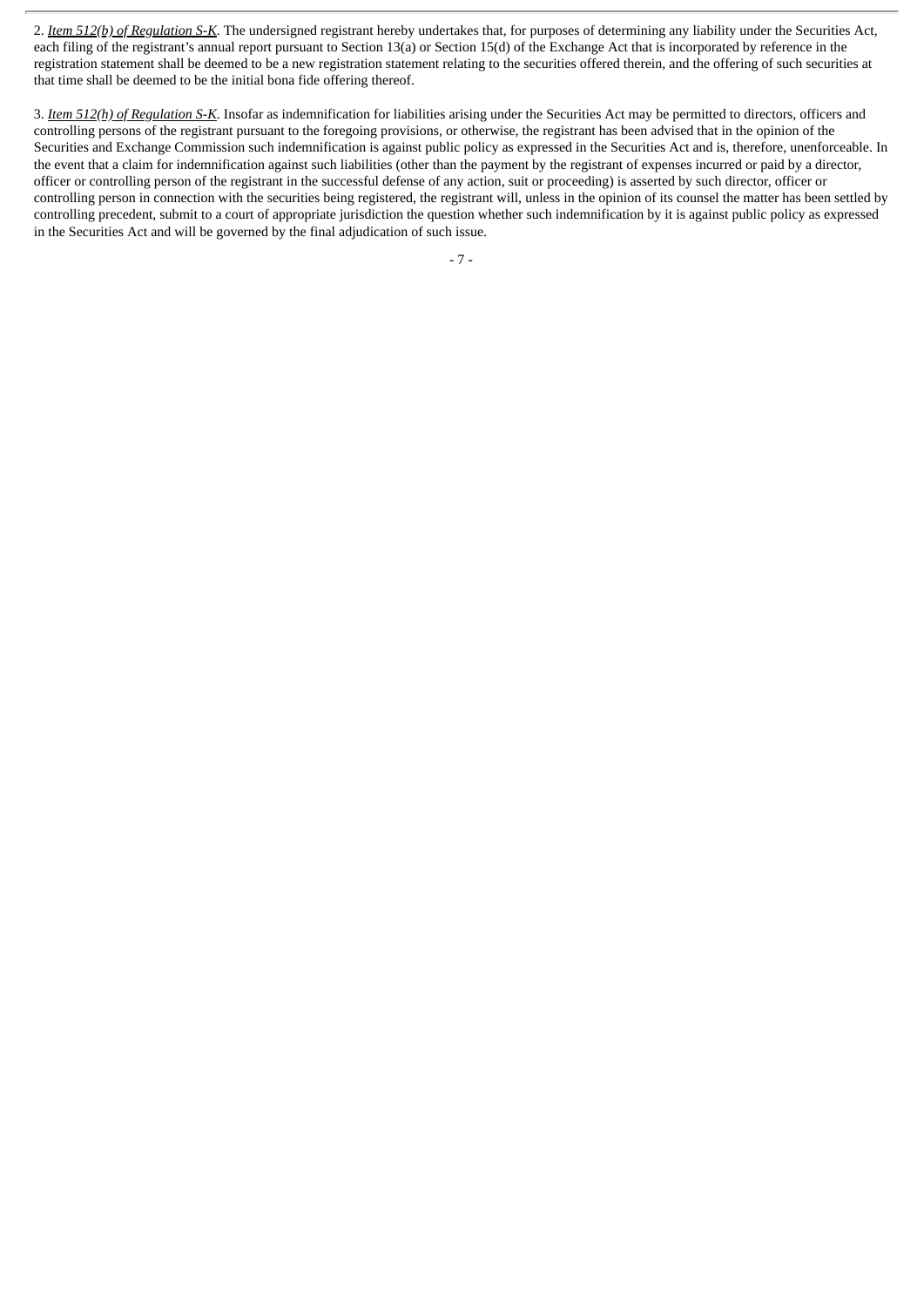**SIGNATURES**

Pursuant to the requirements of the Securities Act of 1933, the registrant certifies that it has reasonable grounds to believe that it meets all of the requirements for filing on Form S-8 and has duly caused this registration statement to be signed on its behalf by the undersigned, thereunto duly authorized, in the City of Cambridge, Commonwealth of Massachusetts, on this 1st day of March, 2022.

EPIZYME, INC.

By: /s/ Grant Bogle

Grant Bogle President and Chief Executive Officer

- 8 -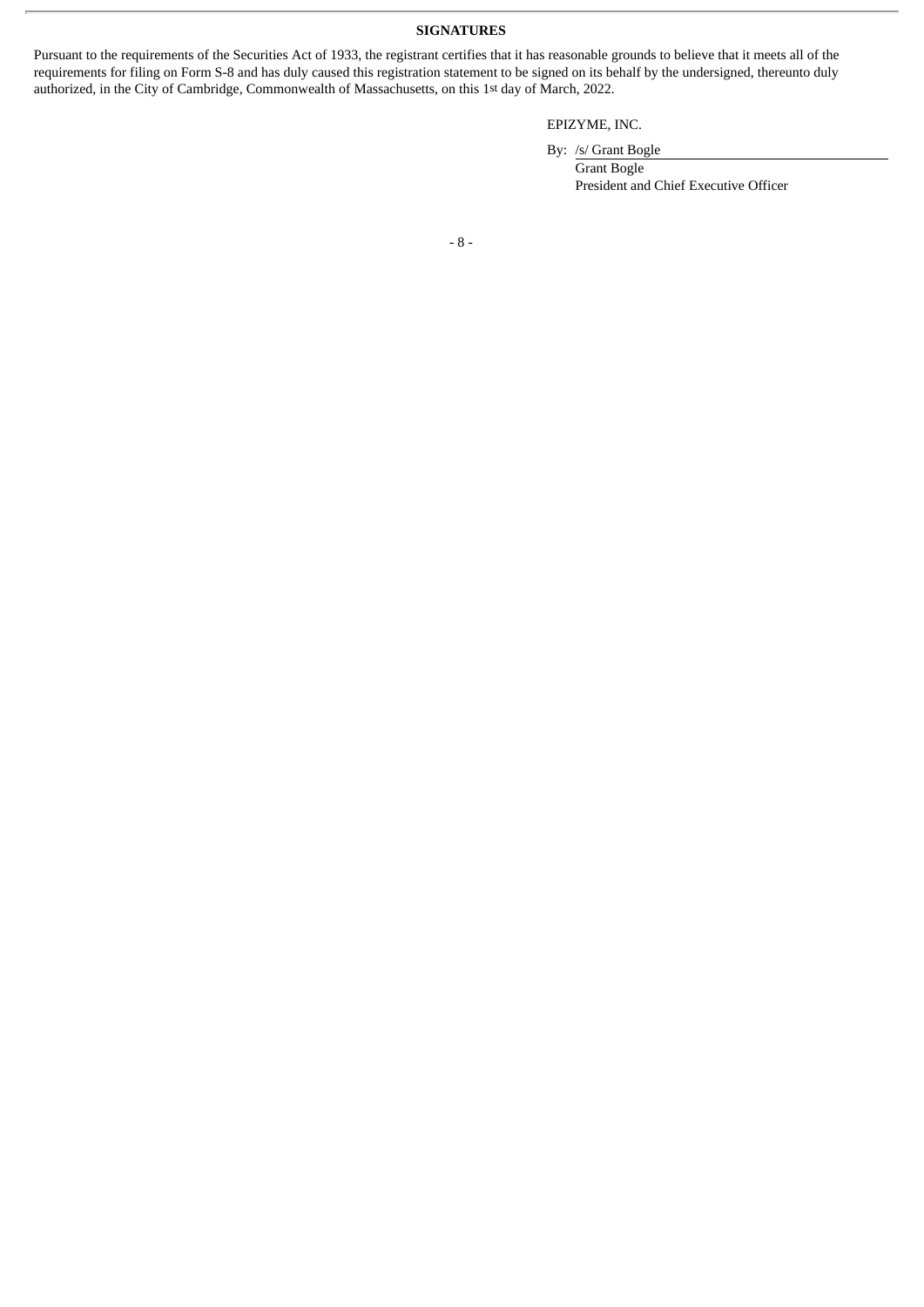#### **POWER OF ATTORNEY AND SIGNATURES**

<span id="page-8-0"></span>We, the undersigned officers and directors of Epizyme, Inc., hereby severally constitute and appoint Grant Bogle and John Weidenbruch, our true and lawful attorneys with full power to them, and each of them singly, to sign for us and in our names in the capacities indicated below, the registration statement on Form S-8 filed herewith and any and all subsequent amendments to said registration statement, and generally to do all such things in our names and on our behalf in our capacities as officers and directors to enable Epizyme, Inc. to comply with the provisions of the Securities Act of 1933, as amended, and all requirements of the Securities and Exchange Commission, hereby ratifying and confirming our signatures as they may be signed by our said attorneys, or any of them, to said registration statement and any and all amendments thereto.

Pursuant to the requirements of the Securities Act of 1933, this registration statement has been signed by the following persons in the capacities and on the dates indicated.

| Signature                                            | <b>Title</b>                                                                                                     | <b>Date</b>   |
|------------------------------------------------------|------------------------------------------------------------------------------------------------------------------|---------------|
| /s/ Grant Bogle<br><b>Grant Bogle</b>                | President, Chief Executive Officer, Director<br>(Principal Executive Officer and Principal<br>Financial Officer) | March 1, 2022 |
| /s/ Joseph Beaulieu<br>Joseph Beaulieu               | Corporate Controller and Treasurer<br>(Principal Accounting Officer)                                             | March 1, 2022 |
| /s/ Roy A. Beveridge<br>Roy A. Beveridge             | Director                                                                                                         | March 1, 2022 |
| /s/ Kenneth Bate<br>Kenneth Bate                     | Director                                                                                                         | March 1, 2022 |
| /s/ Kevin T. Conroy<br>Kevin T. Conroy               | Director                                                                                                         | March 1, 2022 |
| /s/ Michael F. Giordano<br>Michael F. Giordano, M.D. | Director                                                                                                         | March 1, 2022 |
| /s/ Carl Goldfischer<br>Carl Goldfischer, M.D.       | Director                                                                                                         | March 1, 2022 |
| /s/ Pablo Legorreta<br>Pablo Legorreta               | Director                                                                                                         | March 1, 2022 |
| /s/ David M. Mott<br>David M. Mott                   | Director                                                                                                         | March 1, 2022 |
| /s/ Victoria Richon<br>Victoria Richon, Ph.D.        | Director                                                                                                         | March 1, 2022 |
| /s/ Carol Stuckley<br>Carol Stuckley                 | Director                                                                                                         | March 1, 2022 |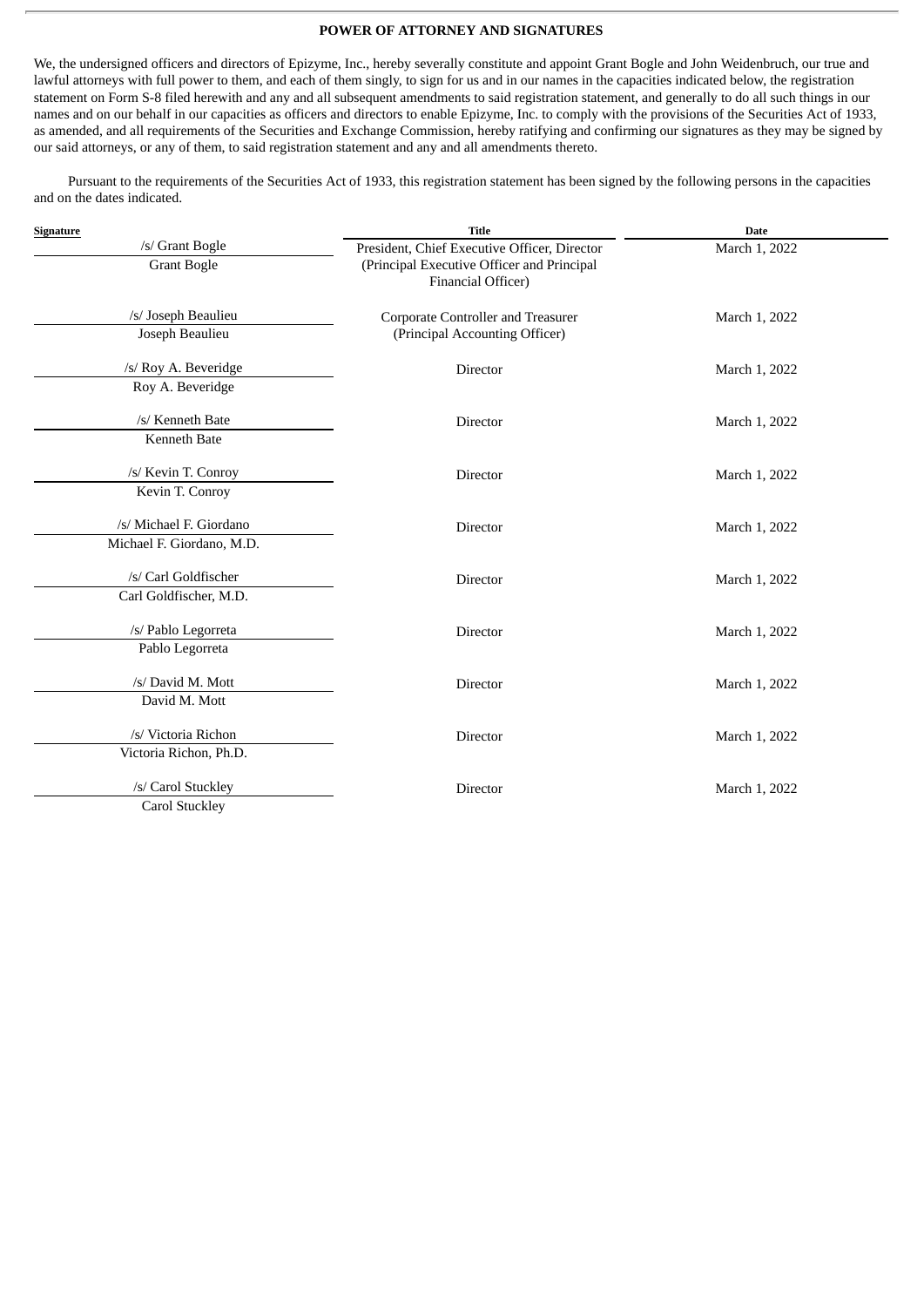## **WILMERHALE**

<span id="page-9-0"></span>March 1, 2022

Epizyme, Inc. 400 Technology Square Cambridge, MA 02139

> Re: 2013 Stock Incentive Plan, 2013 Employee Stock Purchase Plan, Inducement Stock Option Awards (August 2021-November 2021) and Inducement Restricted Stock Unit Awards (August 2021-November 2021)

#### Ladies and Gentlemen:

We have assisted in the preparation of a Registration Statement on Form S-8 (the "Registration Statement") to be filed with the Securities and Exchange Commission (the "Commission") under the Securities Act of 1933, as amended (the "Securities Act"), relating to (i) an aggregate of 2,733,333 additional shares of common stock, \$0.0001 par value per share (the "Plan Shares"), of Epizyme, Inc., a Delaware corporation (the "Company"), issuable under the Company's 2013 Stock Incentive Plan and 2013 Employee Stock Purchase Plan (collectively, the "Plans"), (ii) an aggregate of 248,366 shares of Common Stock (the "Option Shares") issuable pursuant to inducement stock option agreements providing for employee inducement stock option grants between the Company and various employees, which were entered into in connection with the entry into such employees' employment with the Company pursuant to Nasdaq Stock Market Rule 5635(c)(4) (collectively, the "Inducement Option Agreements") and (iii) an aggregate of 106,955 shares of Common Stock (the "RSU Shares," and collectively with the Plan Shares and Option Shares, the "Shares") issuable pursuant to inducement restricted stock unit agreements providing for employee inducement restricted stock unit grants between the Company and various employees, which were entered into in connection with the entry into such employees' employment with the Company pursuant to Nasdaq Stock Market Rule 5635(c)(4) (collectively with the Inducement Option Agreements, the "Inducement Award Agreements").

We have examined the Restated Certificate of Incorporation, as amended, and the Amended and Restated By-Laws of the Company and originals, or copies certified to our satisfaction, of all pertinent records of the meetings of the directors and stockholders of the Company, the Registration Statement and such other documents relating to the Company as we have deemed material for the purposes of this opinion.

In our examination of the foregoing documents, we have assumed the genuineness of all signatures, the authenticity of all documents submitted to us as originals, the conformity to original documents of all documents submitted to us as certified, photostatic or other copies, the authenticity of the originals of any such documents and the legal competence of all signatories to such documents.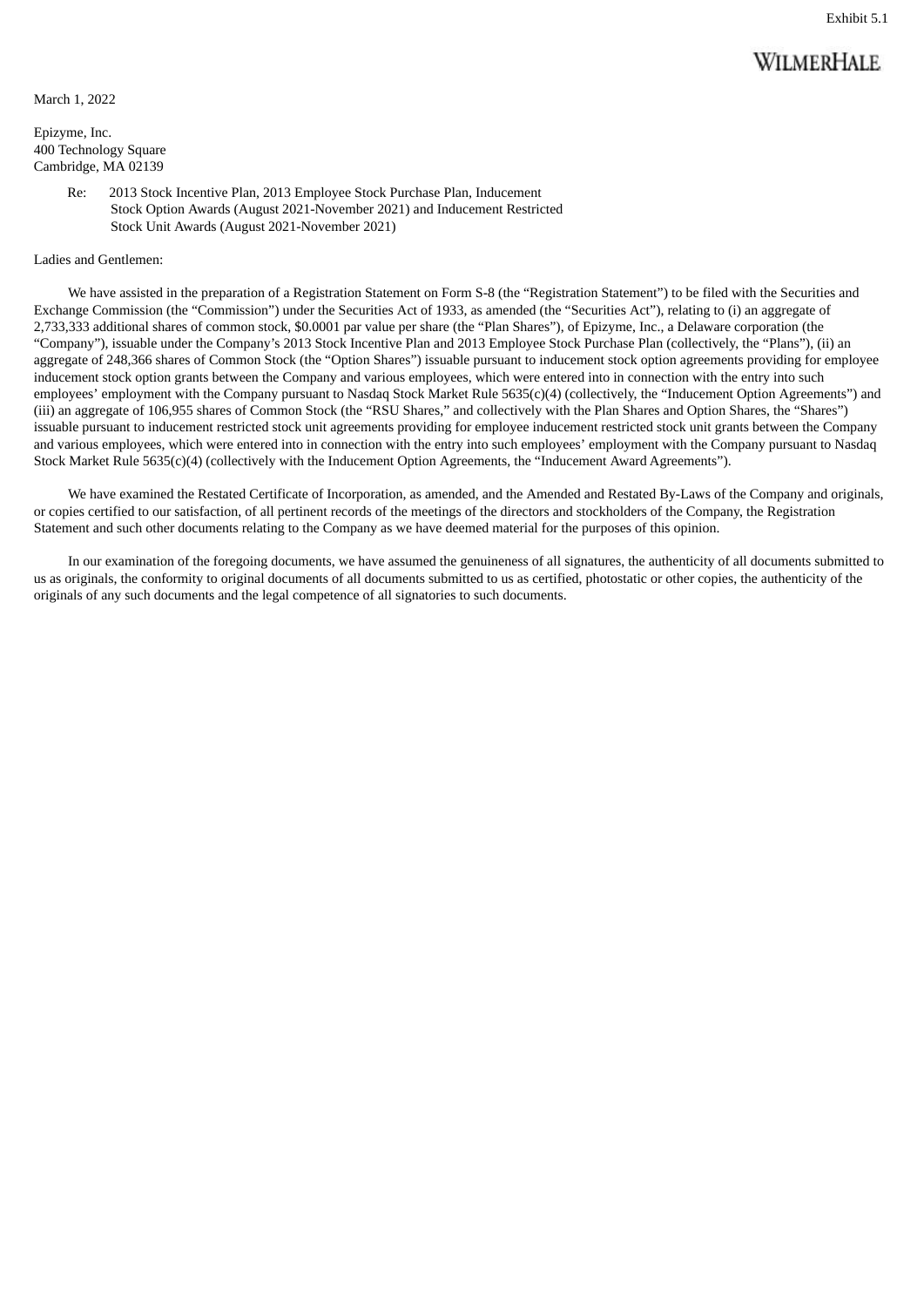## **WILMERHALE**

We assume that the appropriate action will be taken, prior to the offer and sale of the Shares in accordance with the Plans or the Inducement Award Agreements, as applicable, to register and qualify the Shares for sale under all applicable state securities or "blue sky" laws.

We express no opinion herein as to the laws of any state or jurisdiction other than the state laws of The Commonwealth of Massachusetts, the General Corporation Law of the State of Delaware and the federal laws of the United States of America.

It is understood that this opinion is to be used only in connection with the offer and sale of the Shares while the Registration Statement is in effect.

Please note that we are opining only as to the matters expressly set forth herein, and no opinion should be inferred as to any other matters.

Based on the foregoing, we are of the opinion that the Shares have been duly authorized for issuance and, when the Shares are issued and paid for in accordance with the terms and conditions of the Plans, the Shares will be validly issued, fully paid and nonassessable.

We hereby consent to the filing of this opinion with the Commission in connection with the Registration Statement in accordance with the requirements of Item 601(b)(5) of Regulation S-K under the Securities Act. In giving such consent, we do not hereby admit that we are in the category of persons whose consent is required under Section 7 of the Securities Act or the rules and regulations of the Commission.

Very truly yours,

WILMER CUTLER PICKERING HALE AND DORR LLP

By: /s/ Stuart M. Falber

Stuart M. Falber, Partner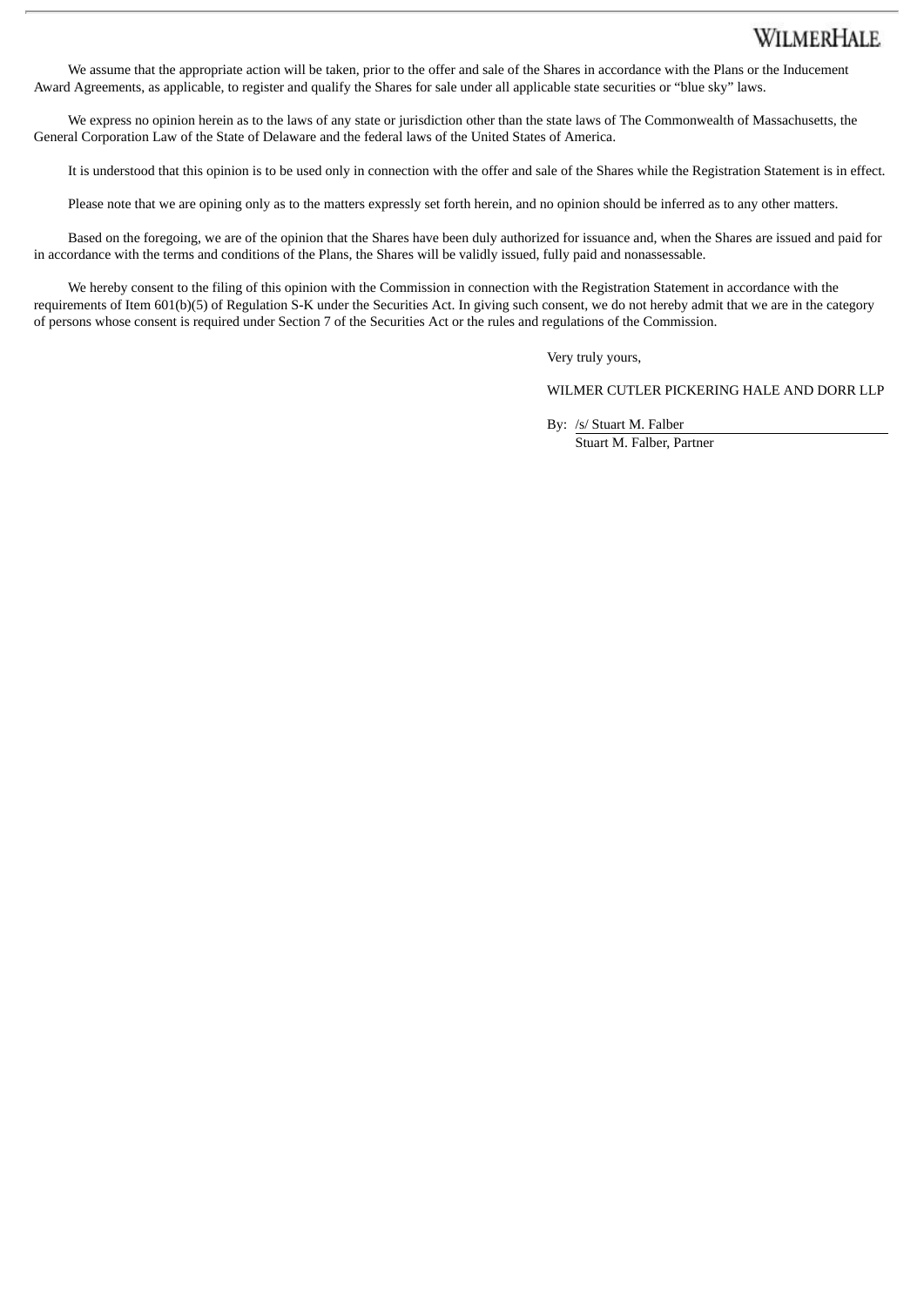#### **CONSENT OF INDEPENDENT REGISTERED PUBLIC ACCOUNTING FIRM**

<span id="page-11-0"></span>We consent to the incorporation by reference in the Registration Statement (Form S-8) pertaining to the 2013 Stock Incentive Plan, 2013 Employee Stock Purchase Plan, Inducement Stock Option Awards (August 2021-November 2021) and the Inducement Restricted Stock Unit Awards (August 2021-November 2021) of Epizyme, Inc. of our reports dated March 1, 2022, with respect to the consolidated financial statements of Epizyme, Inc. and the effectiveness of internal control over financial reporting of Epizyme, Inc. included in its Annual Report (Form 10-K) for the year ended December 31, 2021, filed with the Securities and Exchange Commission.

/s/ Ernst & Young LLP

Boston, Massachusetts March 1, 2022